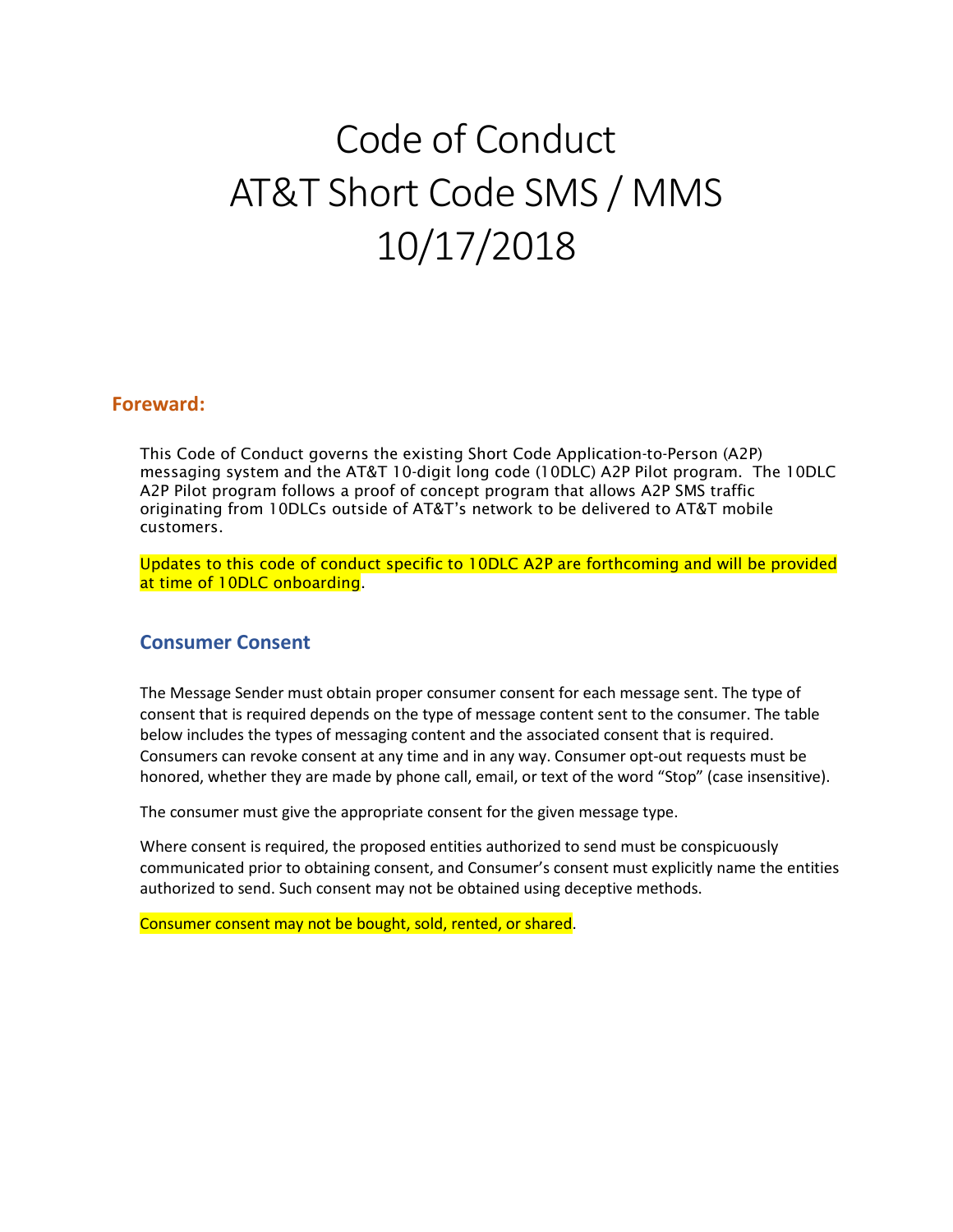| <b>Types of Messaging Content &amp; Required Consent</b>                                                                                                                                                                                                                                                                                                                                                                                                          |                                                                                                                                                                                                                                                                                                                                                        |                                                                                                                                                                                                                                                                                                                                                                                                               |
|-------------------------------------------------------------------------------------------------------------------------------------------------------------------------------------------------------------------------------------------------------------------------------------------------------------------------------------------------------------------------------------------------------------------------------------------------------------------|--------------------------------------------------------------------------------------------------------------------------------------------------------------------------------------------------------------------------------------------------------------------------------------------------------------------------------------------------------|---------------------------------------------------------------------------------------------------------------------------------------------------------------------------------------------------------------------------------------------------------------------------------------------------------------------------------------------------------------------------------------------------------------|
| <b>Consumer-Initiated</b><br>Conversational                                                                                                                                                                                                                                                                                                                                                                                                                       | <b>Informational</b>                                                                                                                                                                                                                                                                                                                                   | Promotional                                                                                                                                                                                                                                                                                                                                                                                                   |
| Consumer-Initiated<br>Conversational messaging is<br>conversational messaging in<br>which the messaging<br>conversation is initiated by the<br>consumer via text messaging,<br>and all subsequent consumer-<br>terminated messages are, in<br>content and timing, responsive<br>to the consumer's request. If<br>the consumer texts into the<br>business first and the business<br>responds quickly with a single<br>message, then it's likely<br>conversational. | Informational messaging is<br>application-originated<br>messaging (i.e., not a part of a<br>consumer-originated<br>conversation) related to an<br>ongoing transaction or ongoing<br>business relationship and does<br>not include promotional<br>content. Appointment<br>reminders, welcome texts, and<br>alerts typically fall into this<br>category. | Promotional messaging<br>contains, offers, or references<br>one or more sales or marketing<br>promotions. Adding a call-to-<br>action (such as adding a coupon<br>code to an informational text)<br>may place the message in the<br>promotional category.<br>Businesses that already ask<br>consumers to sign forms or<br>submit contact information can<br>add a field to capture the<br>consumer's consent. |
| First message is always sent by<br>the consumer<br>Two-way conversation<br>Message responds to a specific<br>request                                                                                                                                                                                                                                                                                                                                              | First message is sent by the<br>consumer or application<br>One-way or two-way<br>conversation<br>Message does not contain<br>promotion                                                                                                                                                                                                                 | First (or only) message is sent by<br>the application<br>Message may promote a brand<br>or product, or encourage<br>commercial activity                                                                                                                                                                                                                                                                       |
| <b>IMPLIED CONSENT</b><br>If the consumer initiates the text<br>message exchange and the<br>business only responds to each<br>consumer with relevant<br>information, then no verbal or<br>written permission is required.                                                                                                                                                                                                                                         | <b>EXPRESS CONSENT</b><br>The consumer must give<br>permission before a business<br>sends them a text message.<br>Consumers can give permission<br>over text, on a form or website,<br>or verbally. Written permission<br>is also sufficient.                                                                                                          | <b>EXPRESS WRITTEN CONSENT</b><br>The consumer must give written<br>permission before a business<br>sends them a text message.<br>Consumers can sign a form, or<br>check a box, to allow<br>promotional text messages.<br>Proof of recipient consent must<br>be provided to AT&T on<br>demand. Participation in text<br>promotions should never be a<br>requirement of a commercial<br>transaction.           |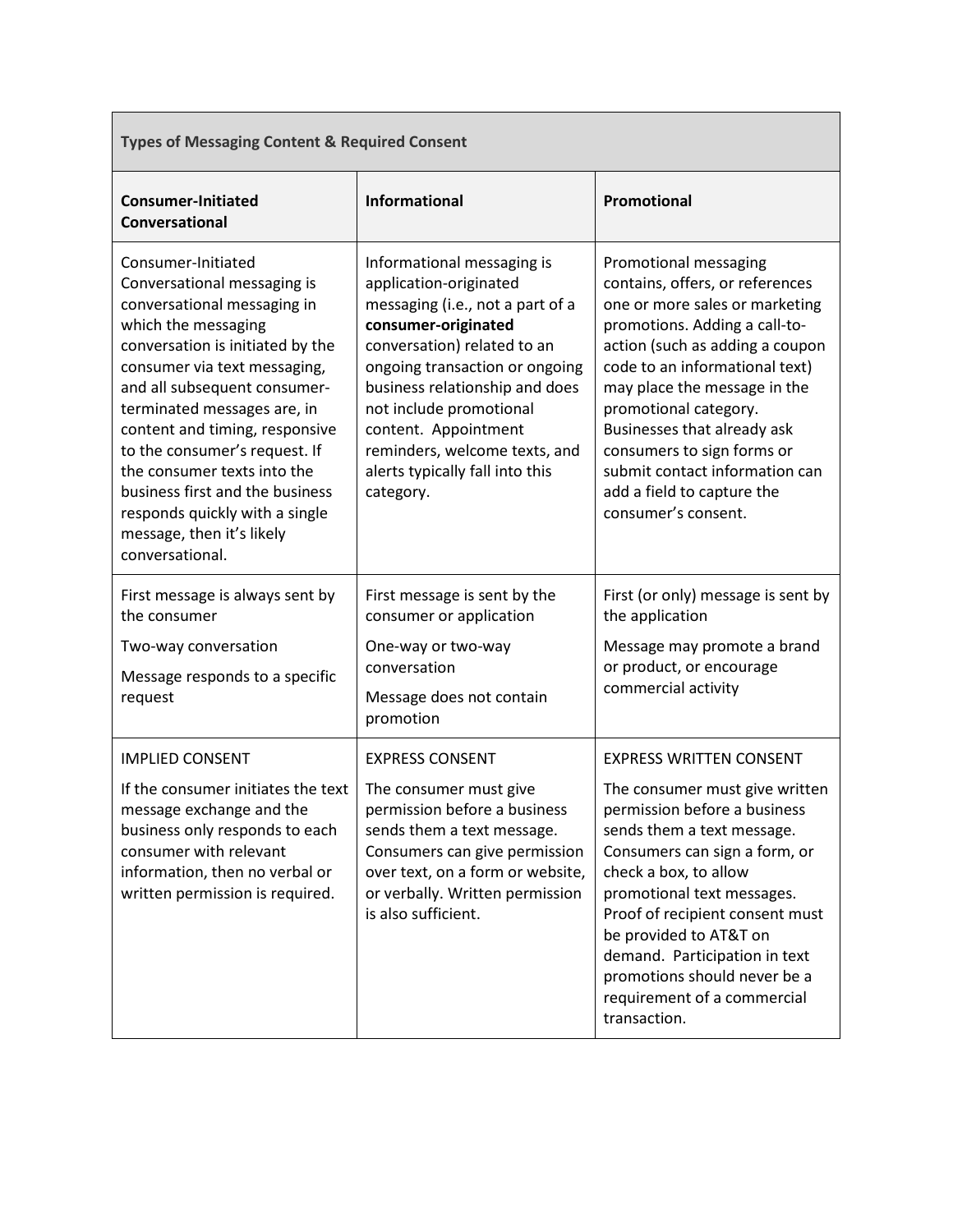# **Opt-out**

Consent must be revocable without penalty to message recipient beyond the termination of any ongoing benefit that the message recipient would receive without the revocation.

Application-originated Informational and Promotional messaging must contain a notice that a consumer may opt-out of future communications by replying with the word "stop" in any combination of lower and upper case.

AT&T deactivation files must be processed daily and those CTN's removed from the messaging provider / Message Sender's data base for future messaging.

A "high" volume or percentage of opt-out messages may result in suspension or termination of a specific messaging campaign and/or blocking of sending numbers.

#### **Consumer opt-in and opt-out must work correctly**

Opt-in lists, systems and processes may only contain or add Consumers who have properly opted in. All Opt-out requests must be promptly honored.

Opt-out notices must explicitly notify recipients that the word "Stop" may be used for opt-outs.

Consumer-originated messages indicating a desire to opt-out through the use of the "stop" keyword must result in a cessation of the indicated messaging.

Providing help such as in response to the word "help" is encouraged.

## **Prohibited Campaign Types**

SMS A2P messaging may not be used for affiliate lead and/or commission generation. AT&T may block and/or terminate messaging campaigns and/or accounts which AT&T, at its sole discretion, determines to be affiliate-related. Additionally, the types of campaigns listed below are prohibited. Effective immediately, no new campaigns of the nature below will be approved for provisioning. Existing campaigns of this nature on dedicated Short codes will be terminated in Early Q1 2019 with the exact date to be determined and communicated.

Any exceptions require written AT&T approval.

- Loan advertisements with the exception of messages from direct lenders for secured loans
- Credit repair
- Debt relief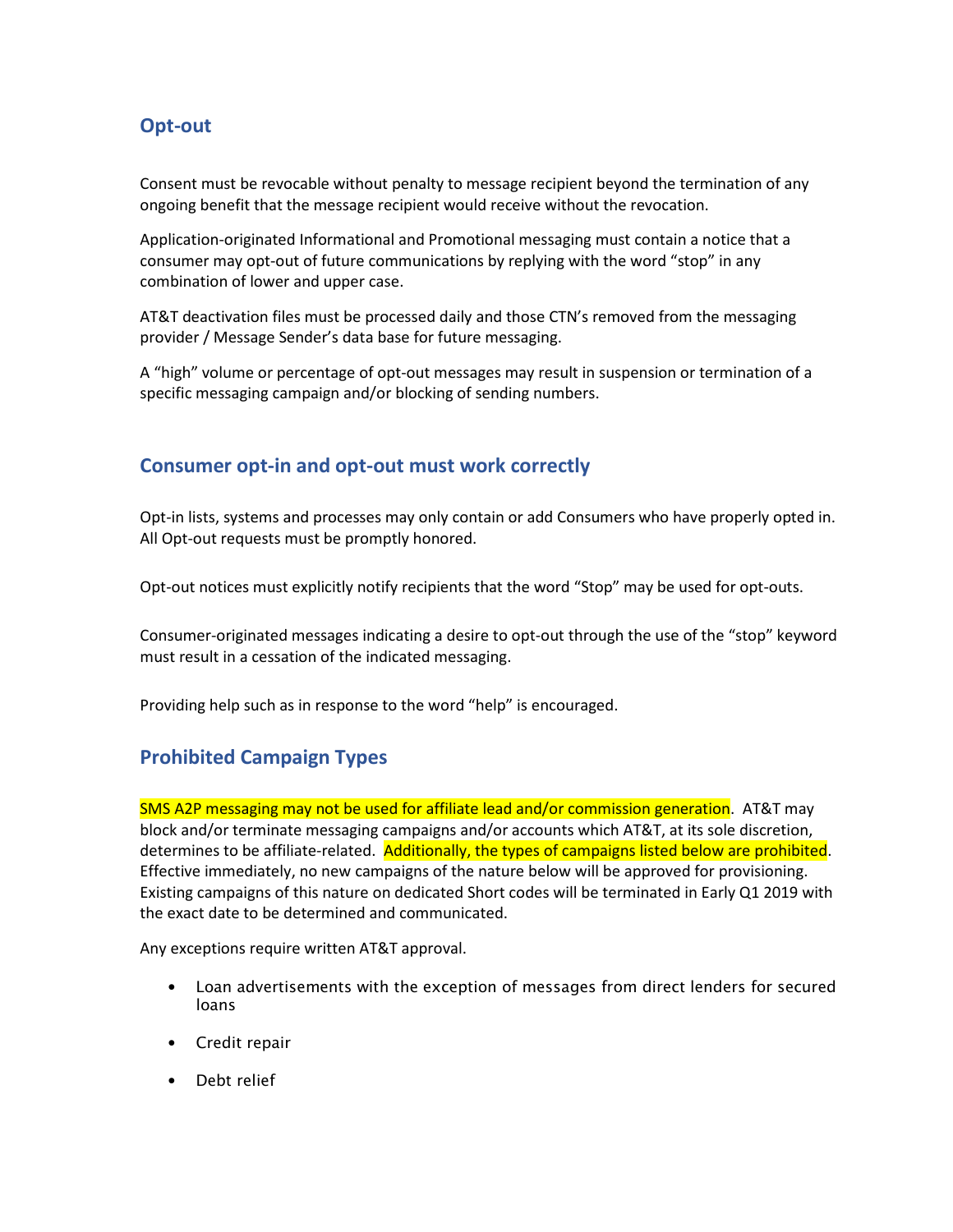- Work from home, 'secret shopper,' and similar advertising campaigns
- Lead generation campaigns that indicate the sharing of collected information with third parties
- Campaign types not in compliance with the recommendations of or prohibited by the CTIA Short Code Monitoring Handbook, Version 1.7 or later.

If a Message Sender is observed sending any of the above-listed disallowed content, then an account review may be performed by AT&T or its agents. This review can result in the suspension of sending rights for a provisioned phone number or short codes; restriction of high-throughput access; suspension of provisioning rights for new phone numbers or short codes; and/or suspension of all network services.

Service Providers, Aggregators and Inter-carrier Vendors are expected to enforce restrictions on their own networks to prevent these types of content at the intake source.

## **Abusive Messaging Prohibited**

Message content that deceives or threatens consumers is not permitted.

Message streams that result in excessive complaints or STOP commands typically indicate an unwanted message campaign and will not be allowed to continue.

If a Message Sender is observed sending any of the content listed below, then an account review may be performed by AT&T or its agents. Based on this review, there may be a restriction, suspension or termination of sending rights, including changes of authorized message classes, throughput, termination of the messaging campaign; and/or termination of all messaging campaigns operated by a party suspected of negligence or complicity, including the Message Sender, Service Provider or Aggregator.

AT&T Messaging Partners are expected to place and enforce restrictions on their own networks to prevent these types of content:

- Phishing
- Fraud or scams
- Deceptive marketing
- Distribution or malware or app downloads from non-secure locations
- Loan, debt consolidation, debt relief and student loan programs from any enterprise that is not able to grant loans itself; affiliate lead generation for these financial programs is prohibited
- Affiliate marketing programs that seek to obtain opt-in subscriber lists